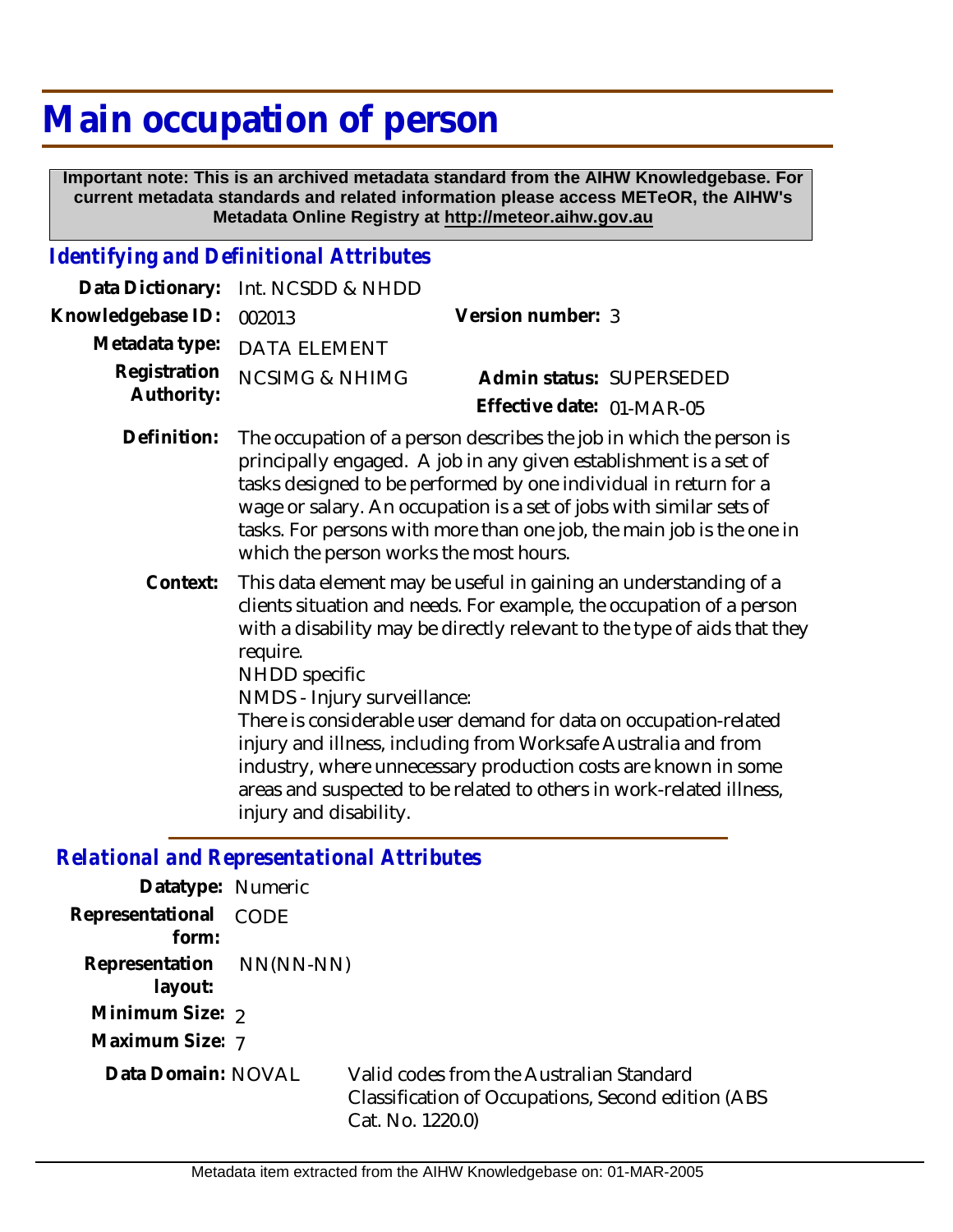Reference through: http://www.abs.gov.au/Ausstats/abs@.nsf/StatsL ibrary Select ABS Classifications

Guide For Use: This data element can be used to code the main occupation of persons involved in an event. Caution is advised in its use with regard to service providers as their activity as a service provider may not be their main occupation.

Collection Methods: This data element should only be collected from people whose Labour force status is employed.

Occupation is too complex and diverse an issue to fit neatly into any useable small group of categories. Therefore the Australian Bureau of Statistics (ABS) recommend that this data element be collected by using the following two open-ended questions: Q1. In the main job held last week (or other recent reference period), what was your/the person's occupation? Q2. What are the main tasks that you/the person usually perform(s) in that occupation? The information gained from these two questions can then be used to select an appropriate code from the Australian Standard Classification of Occupations at any of the available levels (see Comments field below). Accurate data are best achieved using computer assisted coding. A Computer Assisted Coding system is available from the ABS to assist in coding occupational data to Australian Standard Classification of Occupations codes.

Data coded at the 4 and 6 digit level will provide more detailed information than that collected at the higher levels and may be more useful. However, the level at which data are coded and reported will depend on the purpose of collecting this information. If only one question is asked, question one should be used. The use of question one only, however, sometimes elicits responses which do not provide a clear occupation title and specification of tasks performed. As a result accurate coding at unit group or occupation level may not be possible.

While agencies are encouraged to use the recommended question described above, it is acknowledged that this is not always possible in practice. For example, where the data collection is a by-product of the provision of a health or community service, the information may be ascertained using different means. However, due to the complexities of the data element 'Main occupation of person', this will result in inaccurate information. The recommended question should be used wherever possible.

Related metadata: supersedes the NHDD data element Occupation of person version

 $\mathcal{L}$